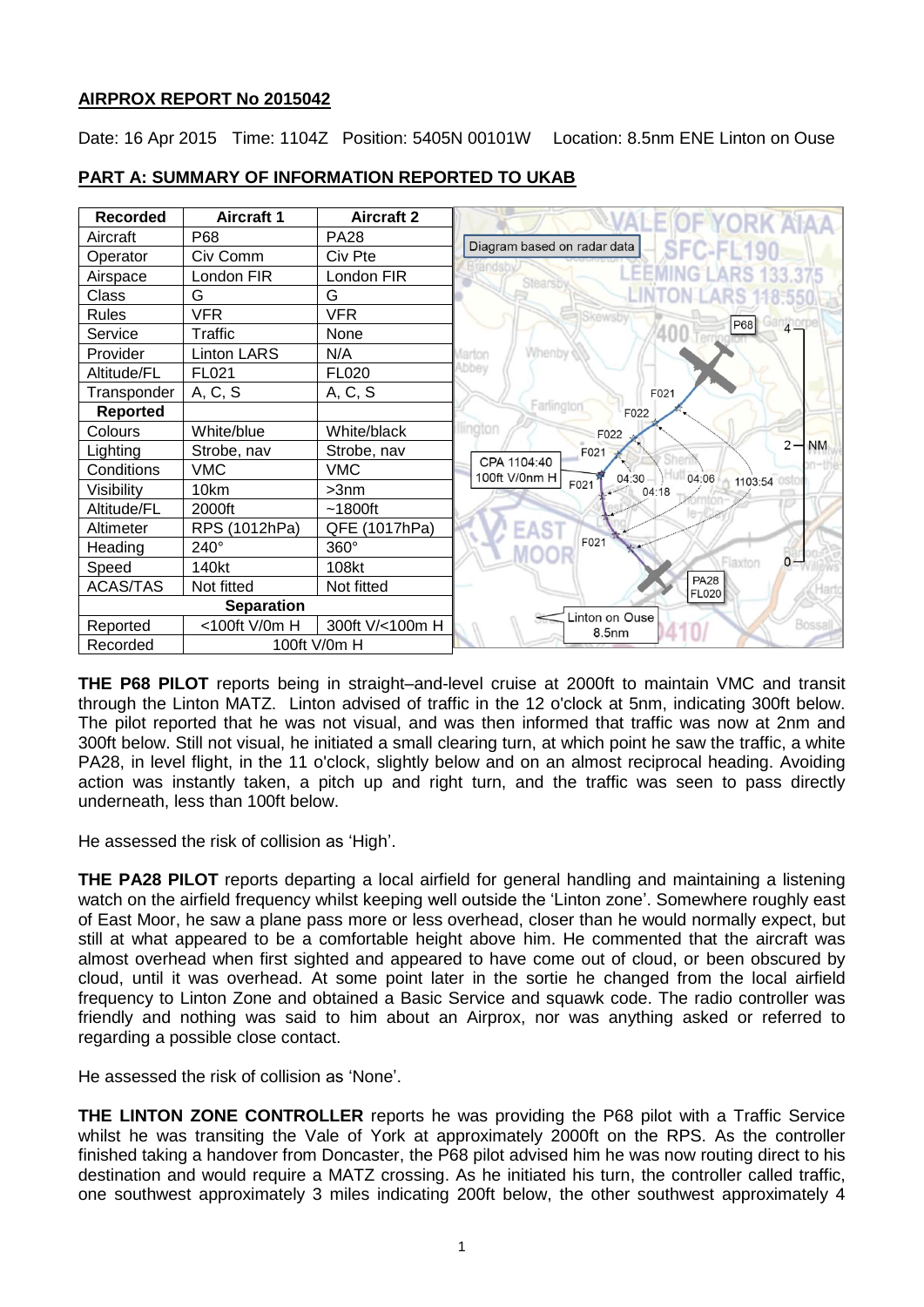miles with no height information. As he was arranging the MATZ crossing, the P68 pilot advised him that he was filing an Airprox on the traffic that was called first (200ft below) and shortly after informed him he was also filing an Airprox on the other traffic with no height information [see Airprox 2015043].

He perceived the severity of the incident as 'Low'.

**THE LINTON SUPERVISOR** reports traffic levels for the controller were low to medium. The supervisor did not witness the incident directly; however, the controller highlighted the incident to him seconds after the Airprox was declared on frequency. General traffic levels in the vicinity of Linton were high as would be expected in good conditions; the congestion was exacerbated by a few clouds at 3500ft.

#### **Factual Background**

The weather at RAF Linton on Ouse was recorded as follows:

METAR EGXU 161050Z 26002KT 9999 FEW035 BKN150 BKN220 11/03 Q1017 BLU NOSIG METAR EGXU 161150Z 23003KT 9999 FEW035 BKN150 12/04 Q1017 BLU NOSIG

A transcript of the Linton Zone RTF was provided, as follows:

| From | To   | <b>Speech Transcription</b>                                                                                                                                                                                                                                                           | <b>Time</b> |
|------|------|---------------------------------------------------------------------------------------------------------------------------------------------------------------------------------------------------------------------------------------------------------------------------------------|-------------|
| P68  | Zone | [P68 C/S], request a MATZ transit direct [destination], [P68 C/S]                                                                                                                                                                                                                     |             |
| Zone | P68  | Station calling Linton Zone, say again you're stepped on                                                                                                                                                                                                                              | 1103:27     |
| P68  | Zone | Its [P68 C/S] for a MATZ transit errr, to route direct [destination]                                                                                                                                                                                                                  | 1103:30     |
| Zone | P68  | Roger and you've got traffic south 3 miles manouvering, similar altitude.                                                                                                                                                                                                             | 1103:39     |
| P68  | Zone | Looking for the traffic and we are also good visual with the one to the<br>north of us [P68 C/S]                                                                                                                                                                                      | 1103:42     |
| Zone | P68  | Roger, and you've got further traffic south west 3 miles, manouvering, no<br>height information                                                                                                                                                                                       | 1103:45     |
| P68  | Zone | Looking for the traffic [P68 C/S]                                                                                                                                                                                                                                                     | 1103:51     |
| Zone | P68  | Are you happy to maintain altitude 2200ft for your MATZ transit and no<br>closer than 3 miles from the overhead?                                                                                                                                                                      | 1103:55     |
| P68  | Zone | Errrr, yeah we will route to the south, and request 2000ft to remain VMC                                                                                                                                                                                                              | 1104:00     |
| Zone | P68  | Roger, descend and maintain 2000ft                                                                                                                                                                                                                                                    | 1104:07     |
| P68  | Zone | 2000ft [P68 C/S]                                                                                                                                                                                                                                                                      | 1104:12     |
| Zone | P68  | Previously called traffic South 1 mile, tracking north 200ft below.                                                                                                                                                                                                                   | 1104:30     |
| P68  | Zone | [P68 C/S] we would like to file an Airprox time 1104 Z                                                                                                                                                                                                                                | 1104:42     |
| Zone | P68  | [P68 C/S] say again?                                                                                                                                                                                                                                                                  | 1104:48     |
| P68  | Zone | We would like to file an Airprox, present position at time 1104 Z                                                                                                                                                                                                                     | 1104:50     |
| Zone | P68  | Roger                                                                                                                                                                                                                                                                                 | 1105:00     |
| Zone | P68  | [P68 C/S] roger is that the one err northbound now, 3 miles, tracking<br>north?                                                                                                                                                                                                       | 1105:15     |
| P68  | Zone | Err, no visual now but yeah I think it's the one you told us about in our<br>other one errr, sorry there's just a microflight flown right underneath us<br>as well, [P68 C/S] that's two now, in present position. The first one was a<br>P A 28 and the second one was a microlight. | 1105:20     |
| Zone | P68  | Roger, currently painting that traffic is now north 1 mile tracking north no<br>height information                                                                                                                                                                                    | 1105:33     |
| P68  | Zone | Do you have a registration or callsign for the aircraft? [P68 C/S]                                                                                                                                                                                                                    | 1105:40     |
| Zone | P68  | Not working me                                                                                                                                                                                                                                                                        | 1105:42     |
| P68  | Zone | Yeah no problem, thanks very much [P68 C/S]                                                                                                                                                                                                                                           | 1105:45     |
| P68  | Zone | Just for your records we did take avoiding action, and errr they didn't<br>appear to change track at all [P68 C/S]                                                                                                                                                                    | 1105:50     |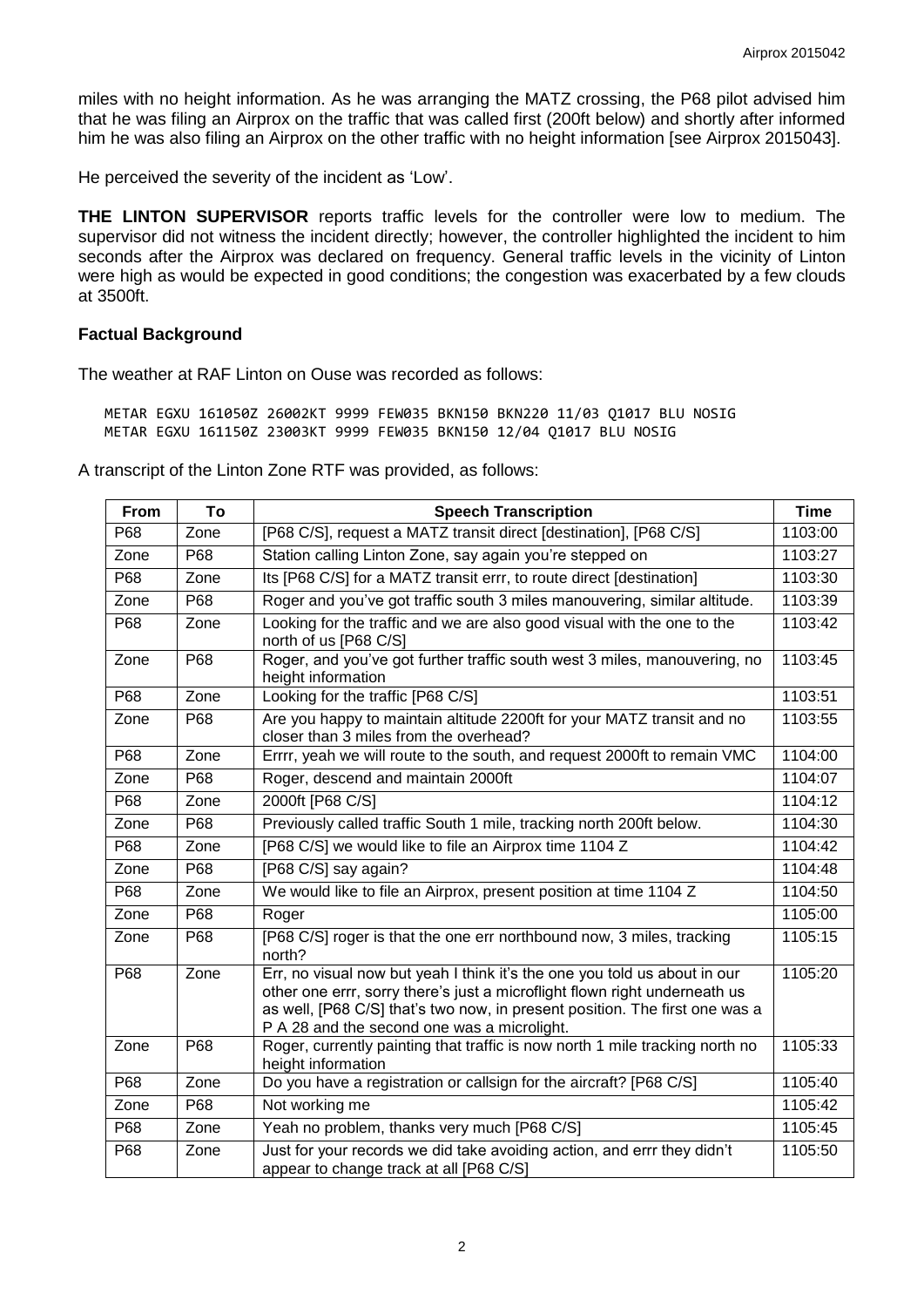#### **Analysis and Investigation**

#### **Military ATM**

The incident occurred on 16 April 15, at 1104, 8.5nm east-northeast of RAF Linton-On-Ouse. The incident occurred between a P68 under a Traffic Service with RAF Linton-On-Ouse and a PA28, not in receipt of an Air Traffic Service. The radar replay is based on London QNH of 1016hPa.

At 1103:30, the P68 pilot requested a MATZ transit direct to his destination. The Zone controller passed Traffic Information at 1103:39 (Figure 1) as, "traffic south 3 miles, maneuvering, similar altitude." The P68 pilot reported, "Looking for the traffic and good visual with one to the north of us."



Figure 1: 1103:39 (P68 4532; PA28 7000 with Mode C).

At 1103:45 (Figure 2), Zone transmitted, "Roger, and you've got further traffic south west 3 miles, manouvering, no height information." The P68 pilot confirmed that he was 'looking'.



Figure 2: Traffic Information at 1103:45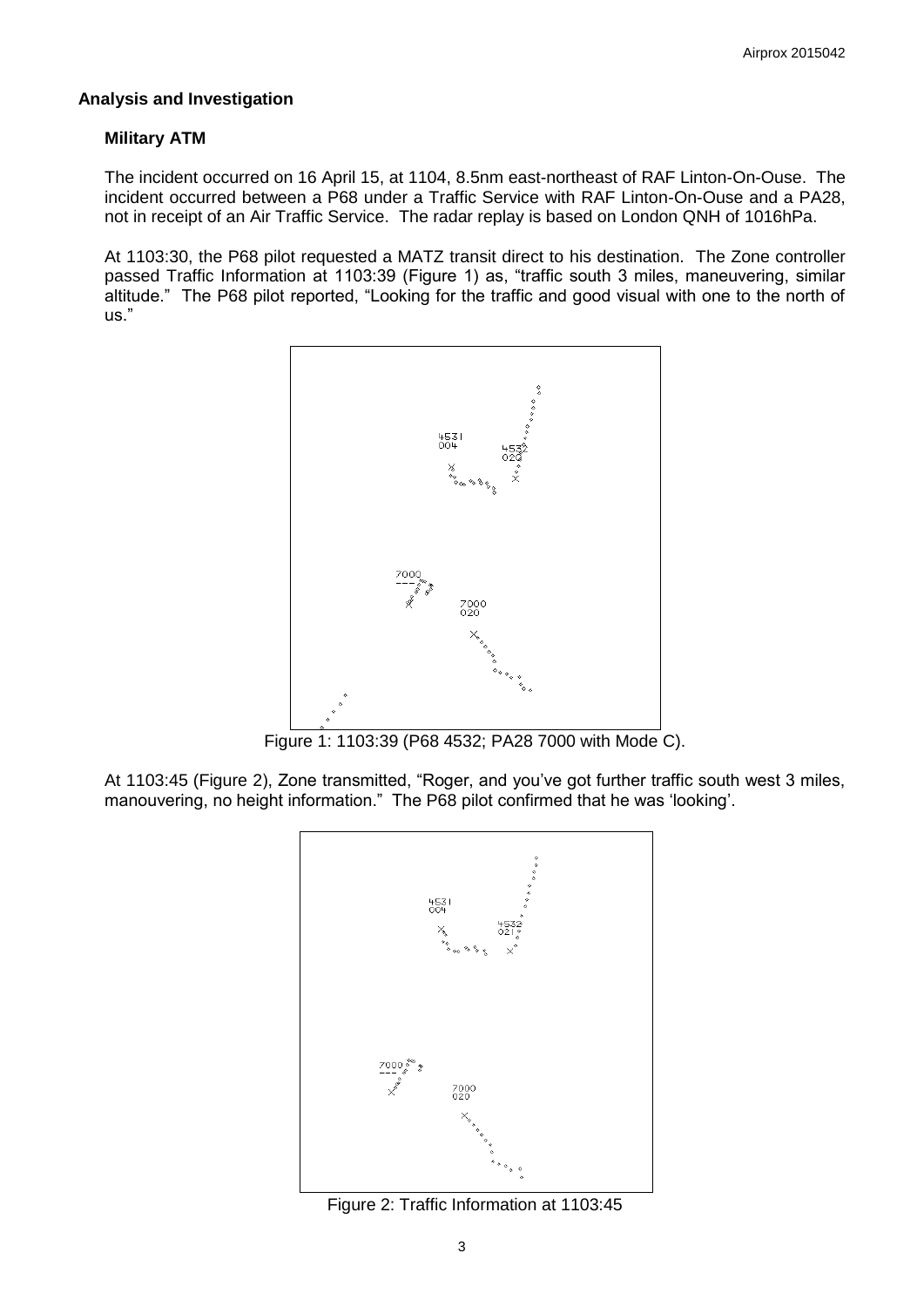At 1103:55, the Zone controller requested the P68 pilot fly at 2200ft feet, no closer than 3nm from the Linton overhead for a MATZ transit, but the pilot requested 2000ft to remain VMC. The Zone controller approved the MATZ crossing at 2000ft. At 1104:30 (Figure 3), the Zone controller updated Traffic Information with, "Previously called traffic, south 1 mile, tracking north, and 200 feet below."



Figure 3: Traffic update at 1104:30

The CPA was estimated at 1104:40 with 0nm horizontal and 100ft vertical separation. At 1104:42, the P68 pilot declared an Airprox.

At 1105:15, the Zone controller requested if the Airprox was with traffic northbound by 3nm, tracking north, and the pilot responded, "Err, no visual now but yeah I think it was the one you told us about in our other one. Er sorry, there's a microlight flown right underneath us as well. [P68 C/S] that's two now, in present position. The first one was a PA28 and the second one was a microlight." [see Airprox 2015043 for the second Airprox].

The normal barriers to an incident in Class G airspace would be radar-derived Traffic Information, ACAS/TAS and 'see-and-avoid'. Neither aircraft was fitted with TCAS or a TAS. Traffic Information was passed at 3nm and 1nm. As the pilot was not visual, he reported conducting a small clearing turn to assist with lookout. The turn assisted the P68 pilot in seeing the PA28 and an avoiding action turn was initiated. The controller had five aircraft on frequency and recalled conducting a handover at the time of this Airprox and Airprox 2015043.

### **UKAB Secretariat**

The P68 and PA28 pilots shared an equal responsibility for collision avoidance and not to operate in such proximity to other aircraft as to create a collision hazard<sup>1</sup>. If the incident geometry is considered as head-on or nearly so then both pilots were required to turn to the right<sup>2</sup>, which the P68 pilot did.

 $\overline{\phantom{a}}$ 

<sup>1</sup> SERA.3205 Proximity.

 $2$  SERA.3210 Right-of-way (c) (1) Approaching head-on.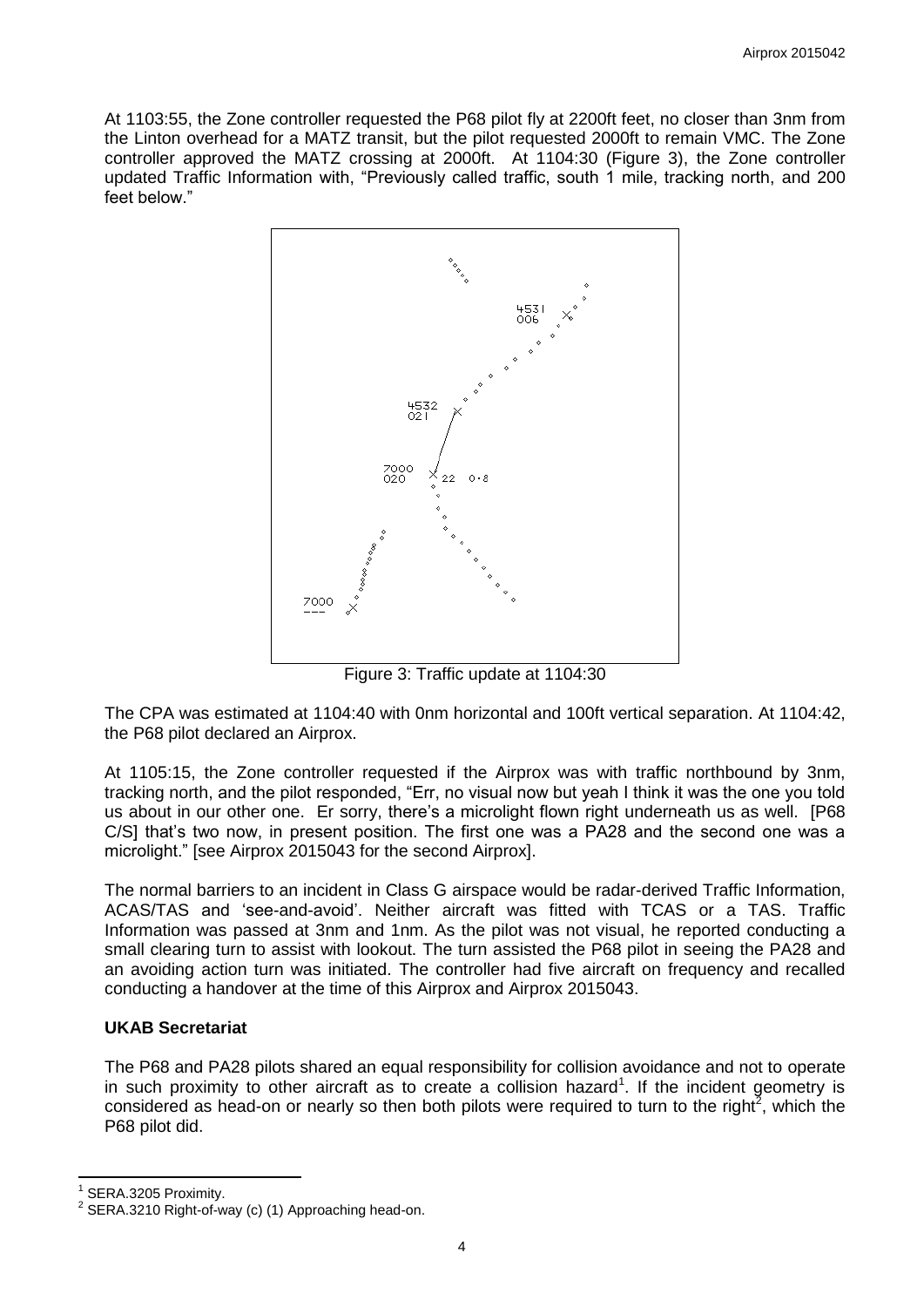#### **Summary**

An Airprox was reported when a P68 and a PA28 flew into proximity at 1105 on Thursday 16<sup>th</sup> April 2015, 8.5nm east-northeast of RAF Linton on Ouse. Both pilots were operating under VFR in VMC in the Class G airspace of the Vale of York AIAA, the P68 pilot in receipt of a Traffic Service from Linton Zone and the PA28 pilot not in receipt of an Air Traffic Service.

#### **PART B: SUMMARY OF THE BOARD'S DISCUSSIONS**

Information available consisted of reports from the pilots of both aircraft, a transcript of the relevant RT frequency, radar photographs/video recordings, reports from the air traffic controllers involved and a report from the appropriate ATC authority.

Considering the pilots' actions first, the PA28 pilot had recently got airborne and was not in receipt of an ATS. He saw the P68 pass overhead 'closer than he would normally expect but still at what appeared to be a comfortable height above him'. He also commented that the P68 appeared to have been obscured by cloud. Given the weather conditions at the time, some members commented that the PA28 pilot might have been better served in contacting Linton at an earlier stage to request an ATS. For his part, the PA68 pilot was transiting through Class G airspace, in receipt of a Traffic Service from Linton Zone, and had been given a clearance to 'descend and maintain 2000ft' in order to cross the Linton MATZ, having been unable to maintain VMC at the original cleared altitude of 2200ft. He was twice passed Traffic Information on the PA28, firstly at 5nm and secondly at 1nm, which prompted a 'small clearing turn', at which point he saw the PA28 at close range.

Members discussed whether the controller's first Traffic Information call of 'manoeuvering' was appropriate given that it might have given the impression to the P68 pilot that the aircraft was static in location. After some discussion the Board agreed that it was, although a better description may have been 'tracking northwest'. In the event, the PA28 was initially tracking to pass ahead of the P68 but the PA28 pilot had made a gradual right turn, which then resulted in the two aircraft being flown into proximity. Notwithstanding, members agreed that the Airprox was caused by both the P68 pilot's late sighting of the PA28 and the effective non-sighting of the P68 by the PA28 pilot (in that he saw it too late to take avoiding action as it passed overhead). It was noted that both aircraft were predominantly white and were being flown close to the cloudbase, which would no doubt have reduced the effectiveness of visual acquisition.

Members questioned whether the P68 pilot could have taken more action, given that he had twice been passed Traffic Information on the PA28. It was pointed out that although the geometry was considered as converging and the PA28 pilot was required to give way, the assumption that the other aircraft would do so was an ill-conceived notion even if the PA28 had seen the P68. Acknowledging that the P68 pilot was required to 'maintain course and speed' in such circumstances, there was a fine line between inaction and self-preservation. If the geometry of the event was considered to be more 'head-on' (as reported) then both pilots were therefore required to turn to the right, or in a direction that avoided collision if it was a late sighting. In either case, it was clear that the P68 pilot was aware of the closing geometry of the PA28 at a similar level, and had made a 'small clearing turn'; some members felt that the P68 pilot could reasonably have taken more action, in the form of a descent or climb to increase vertical separation (with a descent offering the added benefit of remaining VMC), or a significant earlier heading change to avert the Airprox geometry. After further discussion, it was agreed, by a small majority, that a contributory factor was that the P68 pilot did not act sufficiently on the Traffic Information, with some members dissenting from that view.